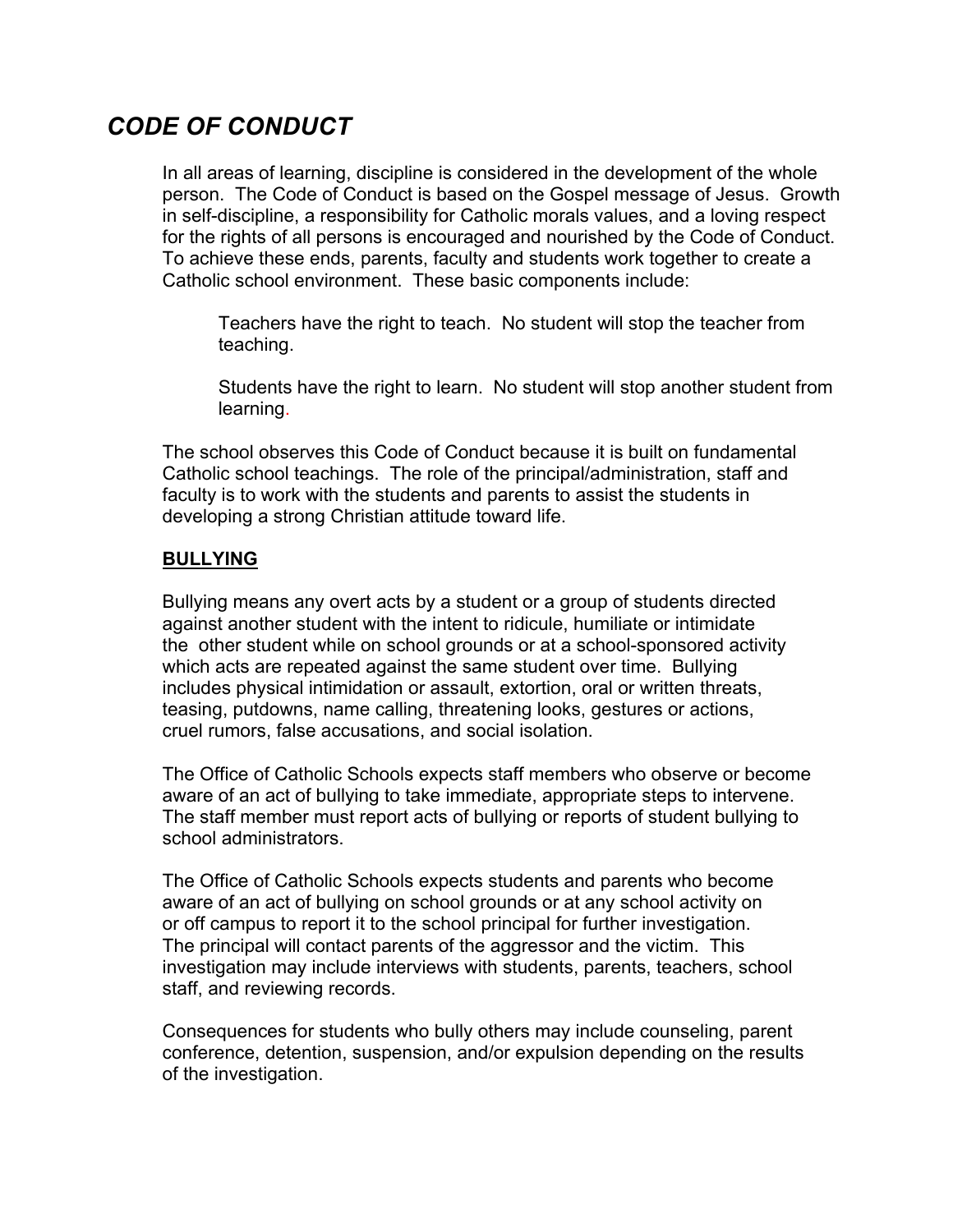## *WEAPONS*

Unless otherwise authorized by law, pursuant to the Ohio Revised Code, no person shall knowingly possess, have under the person's control, convey or attempt to convey a deadly weapon or dangerous ordnance onto these premises. ORC SEC. 2923.1212. A valid concealed carry permit does not authorize the licensee to carry a weapon onto these premises.

- A. A "weapon" is any instrument or device designed primarily for use in inflicting death or injury upon a human being or animal, and which is capable of inflicting death upon a human being when used in the manner for which it was designed. Additionally, any instrument or device of any sort whatsoever which is actually used in such a manner as to indicate that an individual intends to inflict death or serious injury upon the other, and which, when so used, is capable of inflicting death upon a human being, is a weapon. Weapons include, but are not limited to, any pistol, revolver, or other firearm, dagger, razor, stiletto, switchblade knife, or knife having a blade exceeding five inches in length. Facsimiles of weapons used in a threatening fashion are subject to this policy. Dangerous objects include, but are not limited to, clubs, nunchakus, brass knuckles, knives, butterfly knives, stun guns, and billy clubs.
- B. Possession includes bringing a weapon onto school property, to school-sponsored events either on or off school property, storing a weapon in one's locker or other area of the school property, or having a weapon on one's person.

# *SUBSTANCE ABUSE*

The school personnel make every effort to make students aware of the dangers and consequences of the unlawful use of substances.

1. For purposes of definition, the Office of Catholic Schools defines drugs as the improper use of legal drugs/substances (to include tobacco and steroids) and/or the use of illegal drugs/substances. Students who unlawfully use, consume, possess, or distribute drugs, or who use, consume, possess or distribute alcohol, and/or possess or threaten to use any weapon (e.g., knife) or firearm (to include firecrackers and/or any explosive device that would bring potential harm to people and/or property) on school property or at school activities or near school property with access to students attending the school or against any member of the school community are subject to appropriate disciplinary action (including but not limited to expulsion). The school may require a professional assessment to determine the appropriate program of rehabilitation, if one is needed.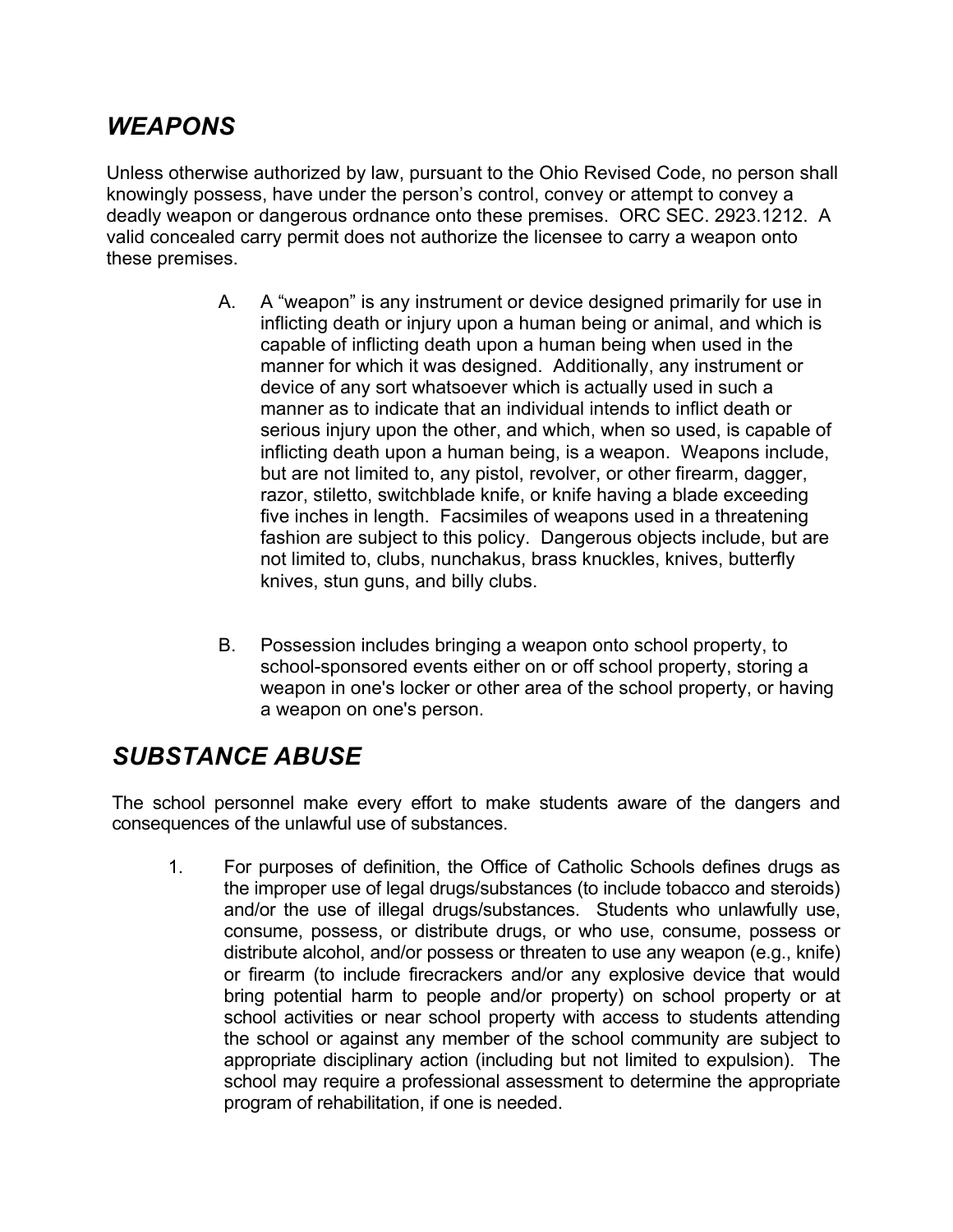2. The use or sale of drugs on or within one thousand feet of school property is unlawful under Ohio State law and is in violation of school policies. If a student is suspected to have violated this policy or is discovered with the unlawful use, sale or possession of drugs or alcohol on or near school property or at school-sponsored events, the student will be subject to disciplinary action, up to and including expulsion. In the event school officials believe that a student is under the influence of an illegal substance, the parents will be notified. School officials reserve the right to require that the student be taken for drug testing within 24 hours and that the results of the testing be shared with the appropriate school officials. If, however, a violation of the law has occurred, the proper law enforcement agencies will be contacted.

### *GANGS*

Gangs and gang-related activity are prohibited. A gang is defined as any non-school sponsored group, usually secret and/or exclusive in membership, whose purpose or practices include unlawful or anti-social behavior or any action that threatens the welfare of others.

# *DISCIPLINE*

Because it is impossible to foresee all problems which arise, this handbook empowers the faculty and administration to take disciplinary action for any behavior (within or outside of the school community) which violates the spirit, philosophy and code of conduct of the school, even though not specified.

In justice to the other students, circumstances may dictate that a student be removed temporarily or permanently from the particular school setting.

#### **USE OF DISCIPLINARY ACTION**

In cases where a student is continually disruptive of others or in the case of a single serious disciplinary infraction, the teacher will appraise the principal/administration of the situation. They will assist in the development of a course of action to be taken to correct the situation. Corporal punishment is prohibited.

Students who lack self-discipline or who violate the rights of others can expect disciplinary action. Each offense will be dealt with on an individual basis according to the age of the student, the nature of the infraction, and the severity of the case. Repeated infractions can result in more serious consequences, up to and including suspension and/or expulsion, but there is no requirement for progressive discipline.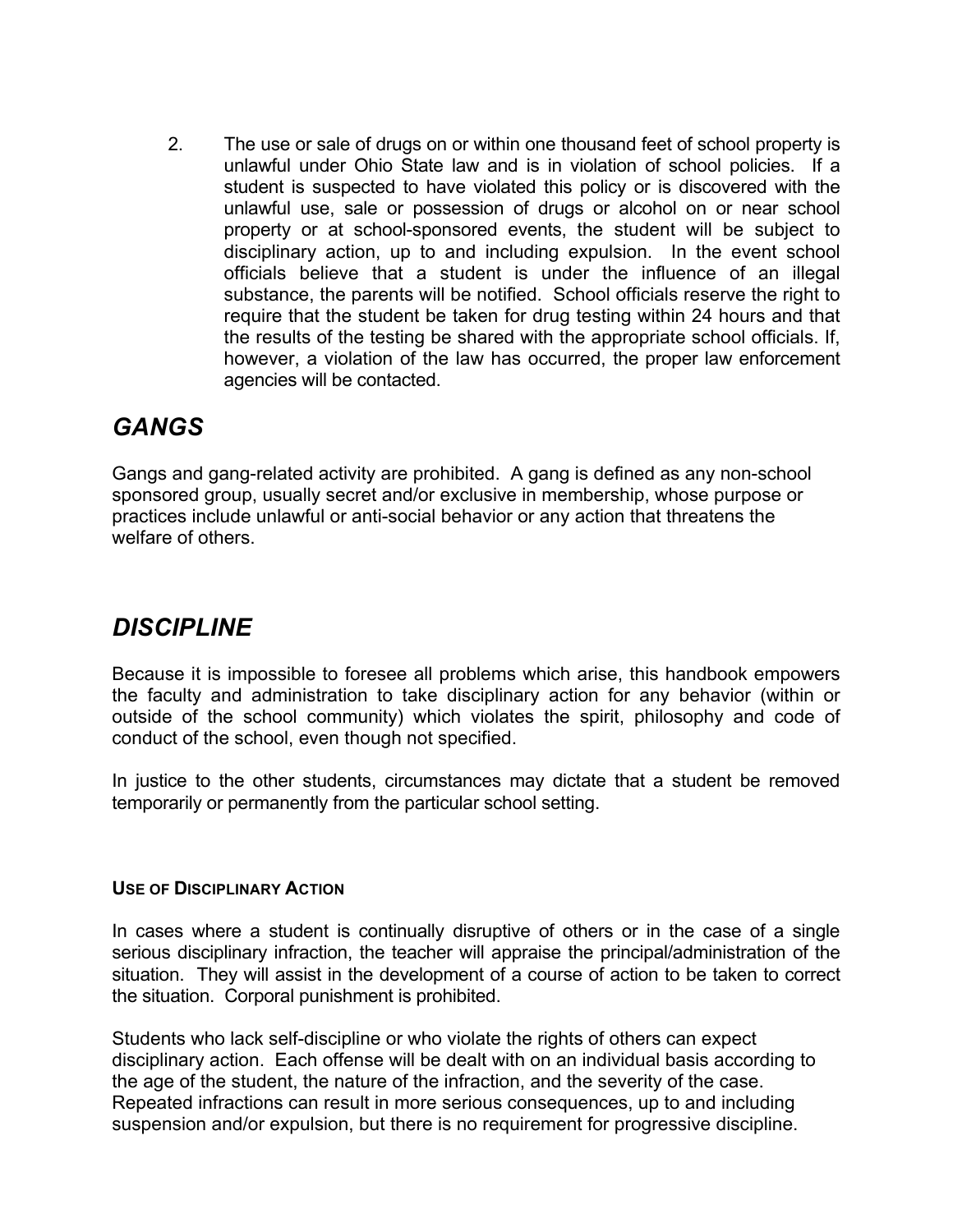#### **DISCIPLINARY MEASURES**

The following are some approved disciplinary measures:

- 1. Conference with student and/or parent
- 2. Appropriate verbal reprimand
- 3. Temporary removal from the classroom (e.g., time-out room) or isolation from the group with supervision
- 4. Loss of privileges
- 5. Supervised lunchtime or after-school detention
- 6. Referral to office
- 7. Disciplinary contract

#### **SPECIFIC DISCIPLINARY POLICIES**

The classroom teacher is responsible for his/her discipline. Fighting is not tolerated and will result in an immediate in-school suspension. The purpose of all disciplinary measures is to help the pupil develop self control and self-direction needed to enjoy life. A child is only referred to the principal in the case of serious matters. Parents will be notified of this and the conditions surrounding the event.

Detentions will be given for infractions such as disrespectful conduct, defacing or destroying property, extremely rough horseplay, throwing snowballs, not adhering to the dress code, late for class, persistent running in the halls. Middle school students will receive detention once they are in the "c" level in their conduct grade. The teacher on duty for detention that week will be responsible for the student. Teachers will deal directly with parents when unacceptable behavior or conduct occurs. Detentions will be served during the lunch hour recess. (24 hour written notice will be given to parents for detention).

#### **SUSPENSION**

Serious or repeated misconduct may lead to suspension from class or school. It is the authority of the local building administrator to suspend a student from class or school. The diocesan schools shall not suspend a student for more than five (5) consecutive days. If the suspension is for an offense which can only be addressed through counseling in substance abuse or anger control or requires the assistance of an outside agency, the suspension may be of a duration to allow such counseling to occur.

- 1) Suspendable Offenses are:
	- a) A serious offense involving the use of violence, force, threat, coercion or other conduct which violates the safety of others. Police should be informed of these incidents.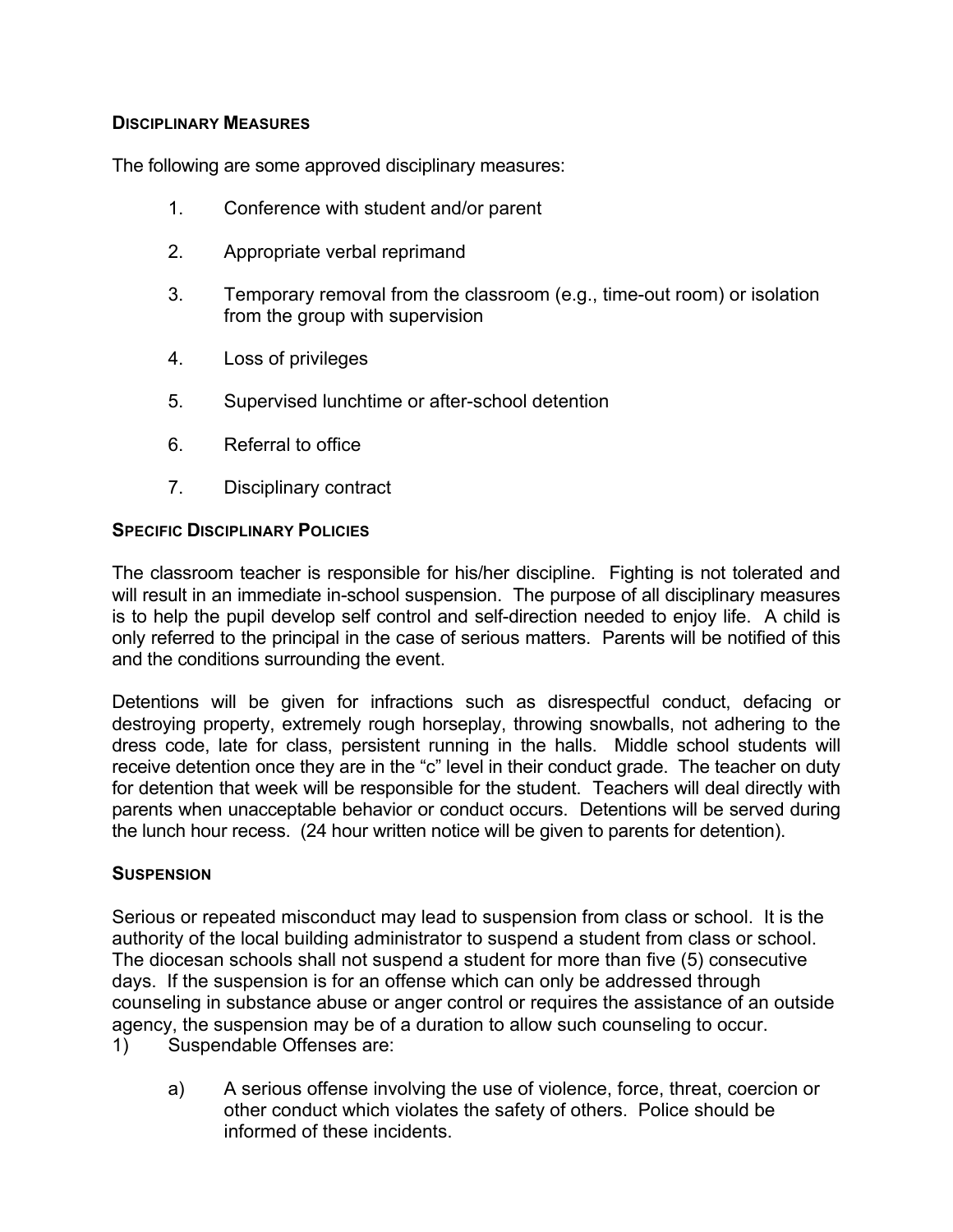- b) Use/possession of a weapon. Police must be informed.
- c) Vandalism, destruction or theft of school property.
- d) First offense involving possession, use or being under the influence of drugs, alcohol or other chemical substances (counseling may be required where necessary).
- e) Repeated disregard for school rules and regulations.
- f) Other offenses serious enough to warrant a student's removal from school.